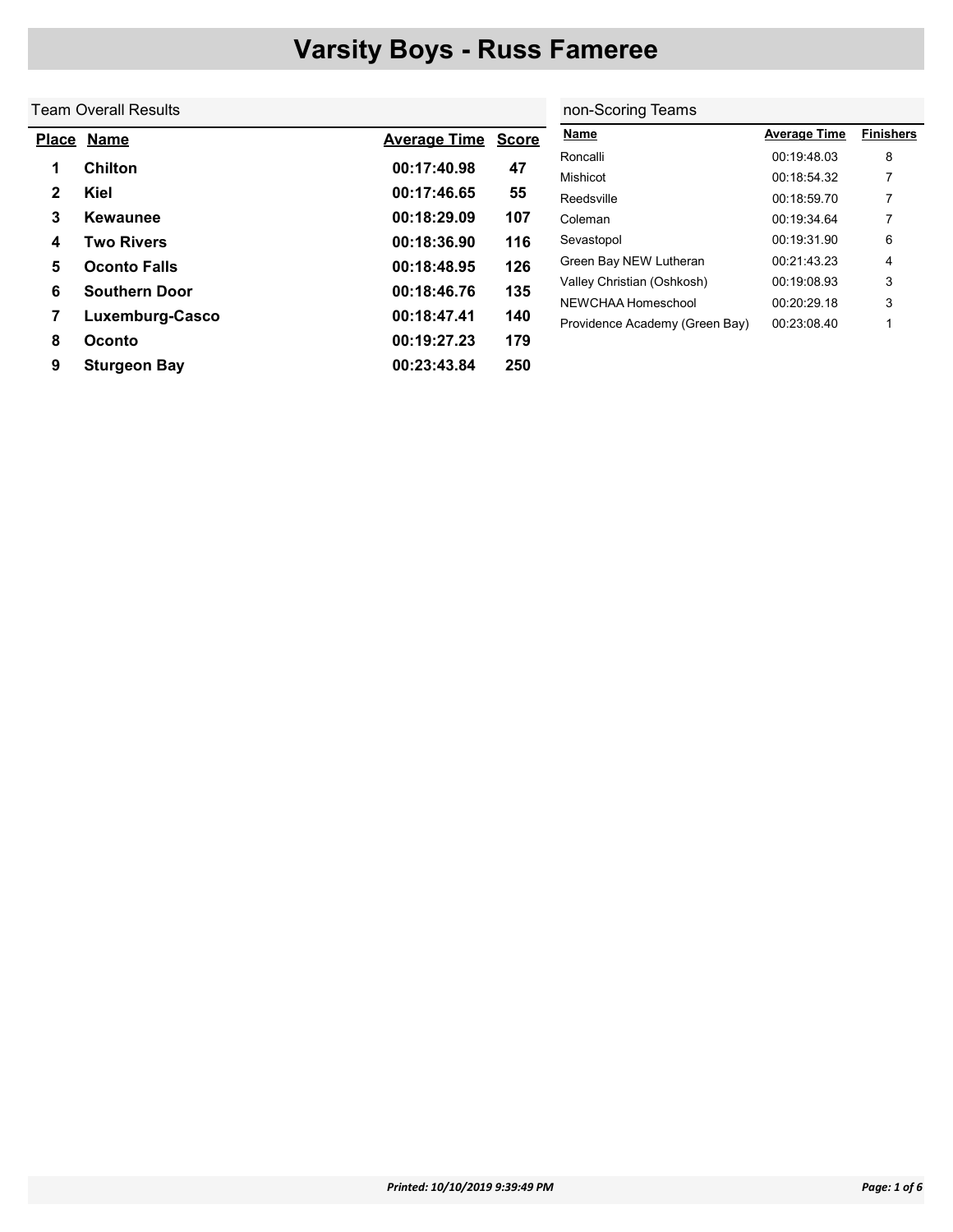#### Team Results

|                | <b>Place Team Name</b> |                         |             |                                |             | Average Time # of Finishers Team Score |              |
|----------------|------------------------|-------------------------|-------------|--------------------------------|-------------|----------------------------------------|--------------|
| 1              | <b>Chilton</b>         |                         |             |                                | 00:17:40.98 | 7                                      | 47           |
|                | <b>Team Position</b>   | <b>Overall Position</b> | Bib#        | <b>Name</b>                    |             | <b>Chip Time</b>                       | <b>Score</b> |
|                | 1                      | 4                       | 345         | <b>Wyatt Schmitz</b>           |             | 00:17:15.65                            | 3            |
|                | 2                      | 6                       | 343         | <b>Phoenix Ladd</b>            |             | 00:17:19.30                            | 5            |
|                | 3                      | 14                      | 342         | <b>Will Kapral</b>             |             | 00:17:35.60                            | 10           |
|                | 4                      | 18                      | 340         | <b>Eric East</b>               |             | 00:18:01.70                            | 13           |
|                | 5                      | 22                      | 344         | <b>Alek Lemke</b>              |             | 00:18:12.67                            | 16           |
|                | 6                      | 33                      | 346         | <b>Brady Woelfel</b>           |             | 00:18:38.41                            | (22)         |
|                | $\overline{7}$         | 66                      | 341         | <b>Will Fuerbringer</b>        |             | 00:19:38.47                            | (42)         |
| $\mathbf{2}$   | <b>Kiel</b>            |                         |             |                                | 00:17:46.65 | 6                                      | 55           |
|                | <b>Team Position</b>   | <b>Overall Position</b> | Bib#        | Name                           |             | <b>Chip Time</b>                       | <b>Score</b> |
|                | 1                      | 3                       | 532         | <b>Travis Kohlmann</b>         |             | 00:17:15.18                            | $\mathbf{2}$ |
|                | $\mathbf 2$            | 5                       | 535         | <b>Noah Watson</b>             |             | 00:17:18.16                            | 4            |
|                | 3                      | 9                       | 536         | <b>Hunter Westermeyer</b>      |             | 00:17:25.91                            | 7            |
|                | 4                      | 24                      | 533         | <b>Alex Riebe</b>              |             | 00:18:13.20                            | 18           |
|                | 5                      | 35                      | 531         | <b>Alex Karls</b>              |             | 00:18:40.79                            | 24           |
|                | 6                      | 62                      | 534         | Nicholas Schmitz               |             | 00:19:27.42                            | (40)         |
| 3              | <b>Kewaunee</b>        |                         |             |                                | 00:18:29.09 | 5                                      | 107          |
|                | <b>Team Position</b>   | <b>Overall Position</b> | Bib#        | Name                           |             | <b>Chip Time</b>                       | <b>Score</b> |
|                | 1                      | $\overline{7}$          | 504         | <b>James Cullen</b>            |             | 00:17:19.32                            | 6            |
|                | $\mathbf 2$            | 17                      | 503         | <b>Cameron Cullen</b>          |             | 00:17:54.94                            | 12           |
|                | 3                      | 21                      | 506         | <b>Jacob Schleis</b>           |             | 00:18:11.82                            | 15           |
|                | 4                      | 43                      | 505         | Jordan Lamack                  |             | 00:18:54.63                            | 29           |
|                | 5                      | 75                      | 507         | <b>Dalton Sisel</b>            |             | 00:20:04.76                            | 45           |
| 4              | <b>Two Rivers</b>      |                         |             |                                | 00:18:36.90 | 8                                      | 116          |
|                | <b>Team Position</b>   | <b>Overall Position</b> | Bib#        | <b>Name</b>                    |             | <b>Chip Time</b>                       | <b>Score</b> |
|                | 1                      | 23                      | 994         | <b>Gabe Ragsdale</b>           |             | 00:18:12.97                            | 17           |
|                | $\mathbf{2}$           | 31                      | 995         | <b>Rosslee Reed</b>            |             | 00:18:31.23                            | 21           |
|                | 3                      | 34                      | 992         | <b>Conner Hartwig</b>          |             | 00:18:39.67                            | 23           |
|                | 4                      | 40                      | 996         | <b>Spencer Salta</b>           |             | 00:18:49.34                            | 27           |
|                | 5                      | 42                      | 991         | <b>Zach Fries</b>              |             | 00:18:51.31                            | 28           |
|                | 6                      | 47                      | 1534        | <b>Bryan Villwock</b>          |             | 00:19:01.53                            | (32)         |
|                | $\overline{7}$         | 64                      | 997         | Wil Schmid                     |             | 00:19:32.34                            | (41)         |
|                | 8                      | 76                      | 998         | <b>Bailey Thelen</b>           |             | 00:20:07.74                            | (46)         |
| $5\phantom{1}$ | <b>Oconto Falls</b>    |                         |             |                                | 00:18:48.95 | 8                                      | 126          |
|                | <b>Team Position</b>   | <b>Overall Position</b> | <u>Bib#</u> | <b>Name</b>                    |             | <b>Chip Time</b>                       | <b>Score</b> |
|                | 1                      | 10                      | 808         | Joe Adams                      |             | 00:17:27.27                            | 8            |
|                | 2                      | 26                      | 810         | <b>Brendan Konitzer</b>        |             | 00:18:17.72                            | 19           |
|                | 3                      | 30                      | 814         | <b>Braden Uelman</b>           |             | 00:18:28.76                            | 20           |
|                | 4                      | 36                      | 813         | <b>Isaac Raddatz</b>           |             | 00:18:41.63                            | 25           |
|                | 5                      | 94                      | 812         | <b>Damian Murphy</b>           |             | 00:21:09.37                            | 54           |
|                | 6                      | 95                      | 809         | <b>Tyler Budz</b>              |             | 00:21:19.76                            | (55)         |
|                | 7                      | 101                     | 811         | <b>Matthew Loberger</b>        |             | 00:22:24.15                            | (58)         |
|                | 8                      | 102                     | 815         | Grant Yuma                     |             | 00:22:24.61                            | (59)         |
| 6              | <b>Southern Door</b>   |                         |             |                                | 00:18:46.76 | 8                                      | 135          |
|                | <b>Team Position</b>   | <b>Overall Position</b> | Bib#        | <b>Name</b>                    |             | <b>Chip Time</b>                       | <b>Score</b> |
|                | 1                      | 16                      | 319         | Sam Dean                       |             | 00:17:47.85                            | 11           |
|                | 2                      | 20                      | 324         | <b>Ben Slezewski</b>           |             | 00:18:11.50                            | 14           |
|                | 3                      | 49                      | 318         | nick Dean                      |             | 00:19:04.48                            | 33           |
|                |                        |                         |             | Printed: 10/10/2019 9:39:49 PM |             |                                        | Page: 2 of 6 |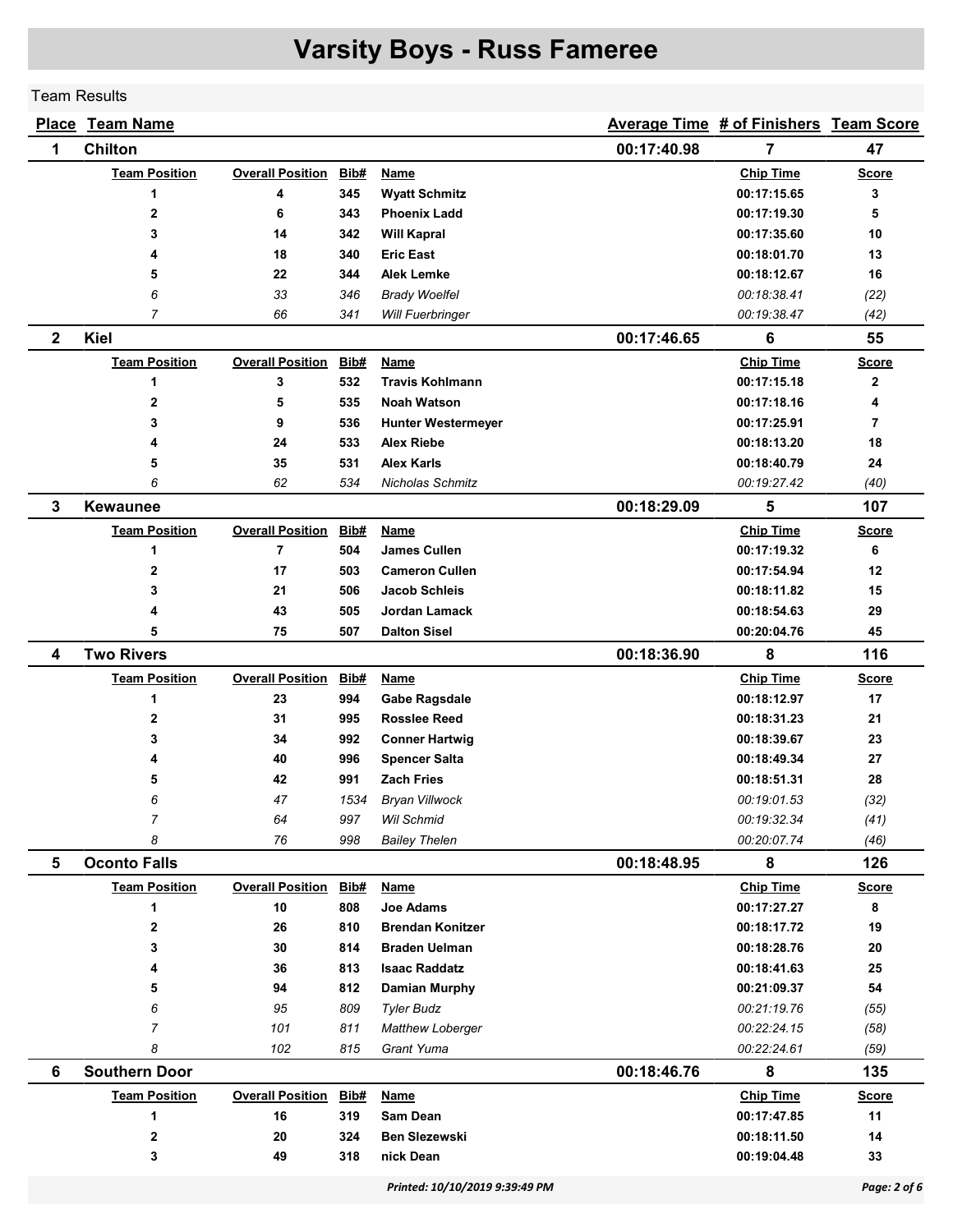| <b>Varsity Boys - Russ Fameree</b> |                      |                         |      |                          |             |                  |              |  |  |
|------------------------------------|----------------------|-------------------------|------|--------------------------|-------------|------------------|--------------|--|--|
|                                    | 4                    | 60                      | 323  | Zach Olson               |             | 00:19:24.52      | 38           |  |  |
|                                    | 5                    | 61                      | 320  | <b>Grant Englebert</b>   |             | 00:19:25.43      | 39           |  |  |
|                                    | 6                    | 67                      | 322  | <b>Mason Massart</b>     |             | 00:19:38.71      | (43)         |  |  |
|                                    | $\overline{7}$       | 77                      | 317  | <b>Kyle Conard</b>       |             | 00:20:12.13      | (47)         |  |  |
|                                    | 8                    | 100                     | 332  | <b>Austin Falish</b>     |             | 00:21:52.15      | (57)         |  |  |
| $\overline{7}$                     | Luxemburg-Casco      |                         |      |                          | 00:18:47.41 | 8                | 140          |  |  |
|                                    | <b>Team Position</b> | <b>Overall Position</b> | Bib# | Name                     |             | <b>Chip Time</b> | <b>Score</b> |  |  |
|                                    | 1                    | 12                      | 563  | <b>Spencer Thiry</b>     |             | 00:17:32.58      | 9            |  |  |
|                                    | $\mathbf{2}$         | 38                      | 560  | <b>Lucas Joniaux</b>     |             | 00:18:45.86      | 26           |  |  |
|                                    | 3                    | 51                      | 562  | <b>Michael Otradovec</b> |             | 00:19:07.08      | 34           |  |  |
|                                    | 4                    | 53                      | 557  | <b>Tanner Alsteen</b>    |             | 00:19:12.64      | 35           |  |  |
|                                    | 5                    | 56                      | 559  | <b>Gabe Havel</b>        |             | 00:19:18.90      | 36           |  |  |
|                                    | 6                    | 79                      | 561  | Logan Kasten             |             | 00:20:20.26      | (48)         |  |  |
|                                    | $\overline{7}$       | 80                      | 564  | Weiss Waege              |             | 00:20:25.58      | (49)         |  |  |
|                                    | 8                    | 81                      | 558  | <b>Emilio Feldt</b>      |             | 00:20:25.65      | (50)         |  |  |
| 8                                  | <b>Oconto</b>        |                         |      |                          | 00:19:27.23 | 7                | 179          |  |  |
|                                    | <b>Team Position</b> | <b>Overall Position</b> | Bib# | Name                     |             | <b>Chip Time</b> | <b>Score</b> |  |  |
|                                    | 1                    | 1                       | 767  | <b>Josh Woller</b>       |             | 00:16:21.63      | 1            |  |  |
|                                    | $\overline{2}$       | 46                      | 761  | Logan Allan              |             | 00:19:00.96      | 31           |  |  |
|                                    | 3                    | 74                      | 763  | <b>Bryton Fuller</b>     |             | 00:20:02.14      | 44           |  |  |
|                                    | 4                    | 88                      | 764  | Angel Jordan             |             | 00:20:54.64      | 51           |  |  |
|                                    | 5                    | 90                      | 766  | <b>Preston Williams</b>  |             | 00:20:56.76      | 52           |  |  |
|                                    | 6                    | 91                      | 765  | Josh Maynard             |             | 00:20:57.44      | (53)         |  |  |
|                                    | $\overline{7}$       | 97                      | 762  | Sean Durand              |             | 00:21:33.38      | (56)         |  |  |
| 9                                  | <b>Sturgeon Bay</b>  |                         |      |                          | 00:23:43.84 | 5                | 250          |  |  |
|                                    | <b>Team Position</b> | <b>Overall Position</b> | Bib# | Name                     |             | <b>Chip Time</b> | <b>Score</b> |  |  |
|                                    | 1                    | 45                      | 922  | Jace Johnson             |             | 00:18:58.47      | 30           |  |  |
|                                    | $\overline{2}$       | 59                      | 921  | <b>Bennet Johnson</b>    |             | 00:19:24.50      | 37           |  |  |
|                                    | 3                    | 106                     | 924  | <b>Andrew Konop</b>      |             | 00:24:55.73      | 60           |  |  |
|                                    | 4                    | 107                     | 925  | <b>Elijah Pinkert</b>    |             | 00:24:56.62      | 61           |  |  |
|                                    | 5                    | 108                     | 923  | <b>Nathan Klaubauff</b>  |             | 00:30:23.89      | 62           |  |  |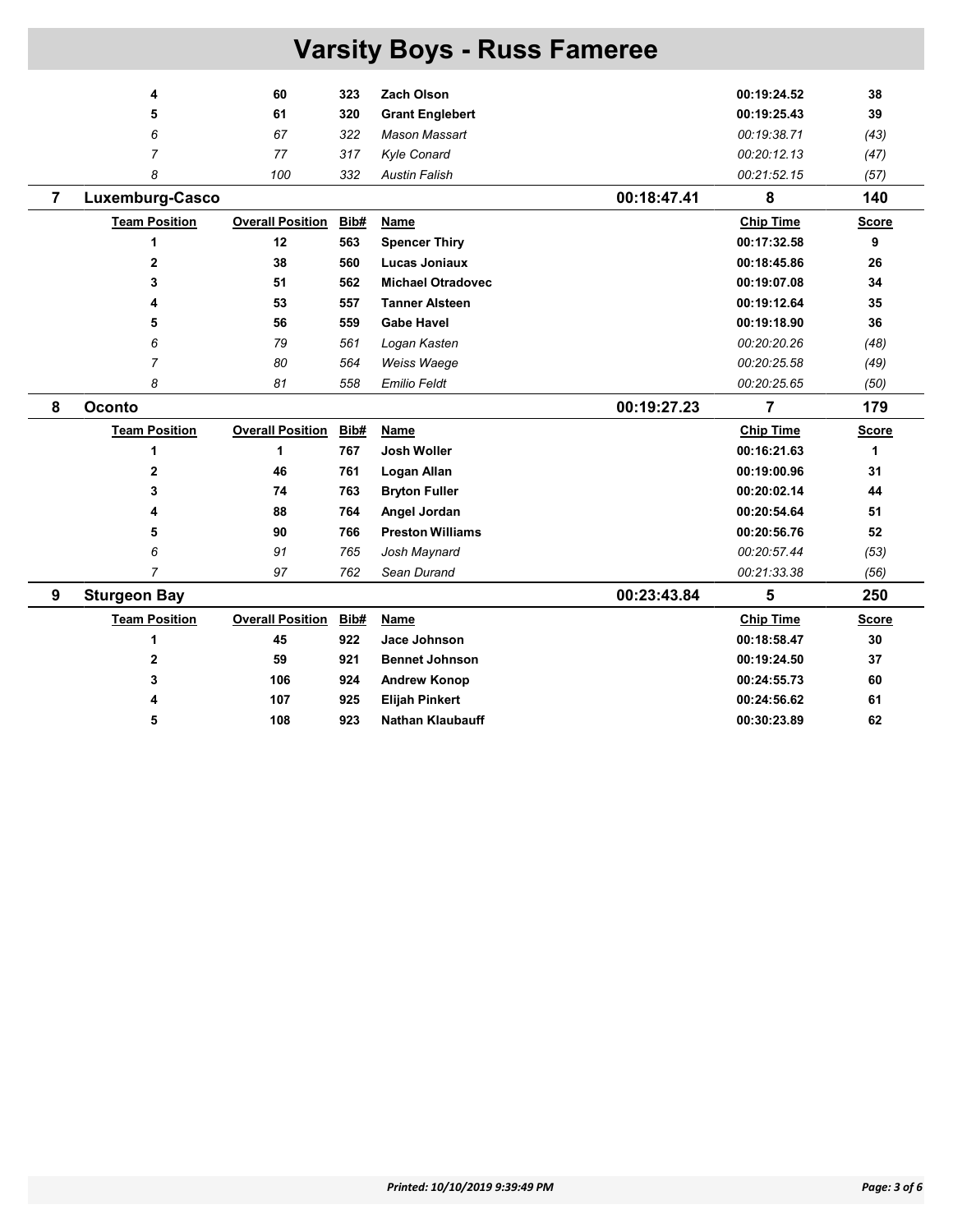#### Individual Overall Results

| <b>Overall</b> |                |      | Score Bib# Name           | <b>Class</b> | <b>Chip Time Team</b>  |                                        |
|----------------|----------------|------|---------------------------|--------------|------------------------|----------------------------------------|
| 1              | 1              | 767  | Josh Woller               | <b>JR</b>    | 00:16:21.63 Oconto     |                                        |
| 2              | 1              | 698  | <b>Kory Wiegert</b>       | <b>SR</b>    | 00:16:32.88 Mishicot   |                                        |
| 3              | 2              | 532  | <b>Travis Kohlmann</b>    | JR           | 00:17:15.18 Kiel       |                                        |
| 4              | 3              | 345  | <b>Wyatt Schmitz</b>      | SR           | 00:17:15.65 Chilton    |                                        |
| 5              | 4              | 535  | <b>Noah Watson</b>        | <b>JR</b>    | 00:17:18.16 Kiel       |                                        |
| 6              | 5              | 343  | <b>Phoenix Ladd</b>       | <b>SR</b>    | 00:17:19.30 Chilton    |                                        |
| 7              | 6              | 504  | James Cullen              | SR           | 00:17:19.32 Kewaunee   |                                        |
| 8              | 2              | 855  | <b>Owen Behnke</b>        | <b>SO</b>    | 00:17:22.05 Reedsville |                                        |
| 9              | 7              | 536  | <b>Hunter Westermeyer</b> | JR           | 00:17:25.91 Kiel       |                                        |
| 10             | 8              | 808  | <b>Joe Adams</b>          | SΟ           |                        | 00:17:27.27 Oconto Falls               |
| 11             | 3              | 692  | <b>Daniel Benfield</b>    | JR           | 00:17:30.36 Mishicot   |                                        |
| 12             | 9              | 563  | <b>Spencer Thiry</b>      | FR           |                        | 00:17:32.58 Luxemburg-Casco            |
| 13             | 0              | 835  | Elijah Wade               | JR           |                        | 00:17:32.74 Valley Christian (Oshkosh) |
| 14             | 10             | 342  | <b>Will Kapral</b>        | <b>SR</b>    | 00:17:35.60 Chilton    |                                        |
| 15             | 4              | 385  | <b>Karson Casper</b>      | SΟ           | 00:17:42.19 Coleman    |                                        |
| 16             | 11             | 319  | <b>Sam Dean</b>           | SR           |                        | 00:17:47.85 Southern Door              |
| 17             | 12             | 503  | <b>Cameron Cullen</b>     | <b>SO</b>    | 00:17:54.94 Kewaunee   |                                        |
| 18             | 13             | 340  | <b>Eric East</b>          | JR           | 00:18:01.70 Chilton    |                                        |
| 19             | 5              | 667  | Brayden Yanda             | FR           | 00:18:05.65 Roncalli   |                                        |
| 20             | 14             | 324  | <b>Ben Slezewski</b>      | <b>SR</b>    |                        | 00:18:11.50 Southern Door              |
| 21             | 15             | 506  | <b>Jacob Schleis</b>      | SΟ           | 00:18:11.82 Kewaunee   |                                        |
| 22             | 16             | 344  | Alek Lemke                | JR           | 00:18:12.67 Chilton    |                                        |
| 23             | 17             | 994  | <b>Gabe Ragsdale</b>      | JR           | 00:18:12.97 Two Rivers |                                        |
| 24             | 18             | 533  | <b>Alex Riebe</b>         | SR           | 00:18:13.20 Kiel       |                                        |
| 25             | 6              | 668  | <b>Ethan Yanda</b>        | SR           | 00:18:13.74 Roncalli   |                                        |
| 26             | 19             | 810  | <b>Brendan Konitzer</b>   | SR           |                        | 00:18:17.72 Oconto Falls               |
| 27             | $\overline{7}$ | 859  | <b>Matthew Oswald</b>     | <b>SR</b>    | 00:18:19.14 Reedsville |                                        |
| 28             | 8              | 391  | <b>Noah Rennie</b>        | SR           | 00:18:23.42 Coleman    |                                        |
| 29             | 9              | 858  | <b>Austin Frank</b>       | SR           | 00:18:28.65 Reedsville |                                        |
| 30             | 20             | 814  | <b>Braden Uelman</b>      | <b>JR</b>    |                        | 00:18:28.76 Oconto Falls               |
| 31             | 21             | 995  | <b>Rosslee Reed</b>       | SR           | 00:18:31.23 Two Rivers |                                        |
| 32             | 10             | 894  | Jake Pflieger             | SR           | 00:18:37.54 Sevastopol |                                        |
| 33             | (22)           | 346  | <b>Brady Woelfel</b>      | <b>FR</b>    | 00:18:38.41 Chilton    |                                        |
| 34             | 23             | 992  | <b>Conner Hartwig</b>     | JR           | 00:18:39.67 Two Rivers |                                        |
| 35             | 24             | 531  | Alex Karls                | SO           | 00:18:40.79 Kiel       |                                        |
| 36             | 25             | 813  | <b>Isaac Raddatz</b>      | SO           |                        | 00:18:41.63 Oconto Falls               |
| 37             | 11             | 696  | <b>Isaac Schnell</b>      | SR           | 00:18:45.70 Mishicot   |                                        |
| 38             | 26             | 560  | Lucas Joniaux             | SR           |                        | 00:18:45.86 Luxemburg-Casco            |
| 39             | 12             | 893  | <b>Bailey Henrickson</b>  | JR           | 00:18:48.14 Sevastopol |                                        |
| 40             | 27             | 996  | <b>Spencer Salta</b>      | <b>JR</b>    |                        | 00:18:49.34 Two Rivers                 |
| 41             | 13             | 697  | <b>Daniel Stueck</b>      | SO           | 00:18:50.80 Mishicot   |                                        |
| 42             | 28             | 991  | <b>Zach Fries</b>         | SO           |                        | 00:18:51.31 Two Rivers                 |
| 43             | 29             | 505  | Jordan Lamack             | <b>FR</b>    | 00:18:54.63 Kewaunee   |                                        |
| 44             | 14             | 390  | <b>Alex Rennie</b>        | <b>SO</b>    | 00:18:56.62 Coleman    |                                        |
| 45             | 30             | 922  | Jace Johnson              | SO           |                        | 00:18:58.47 Sturgeon Bay               |
| 46             | 31             | 761  | Logan Allan               | JR           | 00:19:00.96 Oconto     |                                        |
| 47             | (32)           | 1534 | <b>Bryan Villwock</b>     | FR           | 00:19:01.53 Two Rivers |                                        |
| 48             | 15             | 693  | <b>Peter Conrad</b>       | SR           | 00:19:02.32 Mishicot   |                                        |
| 49             | 33             | 318  | nick Dean                 | <b>FR</b>    |                        | 00:19:04.48 Southern Door              |
| 50             | 16             | 663  | <b>Deacon Gray</b>        | <b>FR</b>    | 00:19:05.16 Roncalli   |                                        |
| 51             | 34             | 562  | <b>Michael Otradovec</b>  | SO           |                        | 00:19:07.08 Luxemburg-Casco            |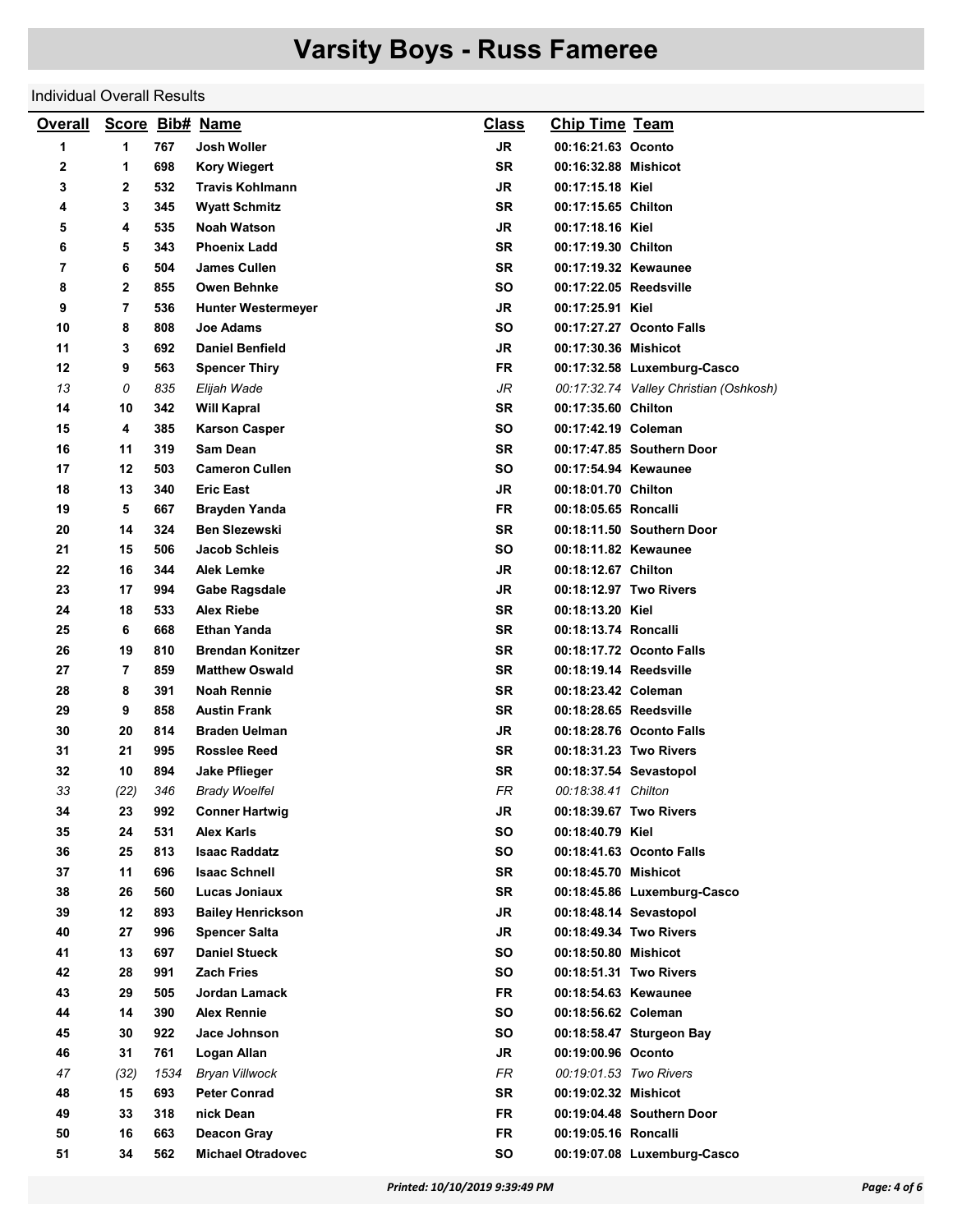| 52  | 0    | 492 | Jacob Welch             | JR        |                        | 00:19:09.27 NEWCHAA Homeschool             |
|-----|------|-----|-------------------------|-----------|------------------------|--------------------------------------------|
| 53  | 35   | 557 | <b>Tanner Alsteen</b>   | <b>JR</b> |                        | 00:19:12.64 Luxemburg-Casco                |
| 54  | 17   | 861 | <b>Jonny Timm</b>       | <b>JR</b> | 00:19:17.12 Reedsville |                                            |
| 55  | 18   | 890 | Sam Abel                | JR        | 00:19:18.75 Sevastopol |                                            |
| 56  | 36   | 559 | <b>Gabe Havel</b>       | FR        |                        | 00:19:18.90 Luxemburg-Casco                |
| 57  | 0    | 834 | Caleb Stertz            | FR        |                        | 00:19:21.84 Valley Christian (Oshkosh)     |
| 58  | 19   | 857 | Aren Engelbrecht        | <b>JR</b> | 00:19:22.09 Reedsville |                                            |
| 59  | 37   | 921 | <b>Bennet Johnson</b>   | <b>SO</b> |                        | 00:19:24.50 Sturgeon Bay                   |
| 60  | 38   | 323 | <b>Zach Olson</b>       | <b>SR</b> |                        | 00:19:24.52 Southern Door                  |
| 61  | 39   | 320 | <b>Grant Englebert</b>  | <b>JR</b> |                        | 00:19:25.43 Southern Door                  |
| 62  | (40) | 534 | <b>Nicholas Schmitz</b> | JR        | 00:19:27.42 Kiel       |                                            |
| 63  | 20   | 891 | <b>Scott Andreae</b>    | JR        | 00:19:30.34 Sevastopol |                                            |
| 64  | (41) | 997 | Wil Schmid              | SR        | 00:19:32.34 Two Rivers |                                            |
| 65  | 21   | 662 | <b>Joe Francl</b>       | <b>SR</b> | 00:19:34.55 Roncalli   |                                            |
| 66  | (42) | 341 | <b>Will Fuerbringer</b> | FR        | 00:19:38.47 Chilton    |                                            |
| 67  | (43) | 322 | Mason Massart           | SO        |                        | 00:19:38.71 Southern Door                  |
| 68  | 0    | 493 | <b>Wyatt Wiesner</b>    | FR        |                        | 00:19:42.02 NEWCHAA Homeschool             |
| 69  | 22   | 388 | <b>Ray LeMieux</b>      | FR        | 00:19:53.24 Coleman    |                                            |
| 70  | (23) | 856 | Zachary Dvorachek       | <b>FR</b> | 00:19:55.45 Reedsville |                                            |
| 71  | 24   | 666 | Diego Sosa              | <b>SR</b> | 00:19:55.72 Roncalli   |                                            |
| 72  | 25   | 896 | Noah Tomaszewski        | <b>JR</b> |                        | 00:19:58.85 Sevastopol                     |
| 73  | 26   | 389 | John Nowak              | <b>FR</b> | 00:20:00.21 Coleman    |                                            |
| 74  | 44   | 763 | <b>Bryton Fuller</b>    | <b>FR</b> | 00:20:02.14 Oconto     |                                            |
| 75  | 45   | 507 | <b>Dalton Sisel</b>     | JR        | 00:20:04.76 Kewaunee   |                                            |
| 76  | (46) | 998 | <b>Bailey Thelen</b>    | JR        | 00:20:07.74 Two Rivers |                                            |
| 77  | (47) | 317 | <b>Kyle Conard</b>      | JR        |                        | 00:20:12.13 Southern Door                  |
| 78  | (27) | 854 | Alvaro Aguado Camacho   | SO        | 00:20:13.40 Reedsville |                                            |
| 79  | (48) | 561 | Logan Kasten            | JR        |                        | 00:20:20.26 Luxemburg-Casco                |
| 80  | (49) | 564 | Weiss Waege             | SO        |                        | 00:20:25.58 Luxemburg-Casco                |
| 81  | (50) | 558 | <b>Emilio Feldt</b>     | SR        |                        | 00:20:25.65 Luxemburg-Casco                |
| 82  | 0    | 833 | Joshua Lehman           | JR        |                        | 00:20:32.20 Valley Christian (Oshkosh)     |
| 83  | 0    | 474 | Joe Misovec             | SO        |                        | 00:20:33.70 Green Bay NEW Lutheran         |
| 84  | (28) | 665 | Andre Konopacki         | JR        | 00:20:41.27 Roncalli   |                                            |
| 85  | (29) | 694 | Kaden Kowalski          | FR        | 00:20:42.71 Mishicot   |                                            |
| 86  | (30) | 387 | Sam King                | SR        | 00:20:44.38 Coleman    |                                            |
| 87  | 0    | 473 | Luke Janitch            | FR        |                        | 00:20:53.93 Green Bay NEW Lutheran         |
| 88  | 51   | 764 | Angel Jordan            | <b>FR</b> | 00:20:54.64 Oconto     |                                            |
| 89  | (31) | 695 | Elijah Reimer           | SR        | 00:20:55.48 Mishicot   |                                            |
| 90  | 52   | 766 | <b>Preston Williams</b> | <b>JR</b> | 00:20:56.76 Oconto     |                                            |
| 91  | (53) | 765 | Josh Maynard            | SO        | 00:20:57.44 Oconto     |                                            |
| 92  | (32) | 892 | <b>Marcus Hayes</b>     | SO        | 00:20:57.80 Sevastopol |                                            |
| 93  | (33) | 661 | <b>Nathan Cole</b>      | FR        | 00:21:03.74 Roncalli   |                                            |
| 94  | 54   | 812 | <b>Damian Murphy</b>    | <b>SR</b> |                        | 00:21:09.37 Oconto Falls                   |
| 95  | (55) | 809 | <b>Tyler Budz</b>       | SR        |                        | 00:21:19.76 Oconto Falls                   |
| 96  | (34) | 386 | <b>Chance Gruber</b>    | SO        | 00:21:22.46 Coleman    |                                            |
| 97  | (56) | 762 | Sean Durand             | SR        | 00:21:33.38 Oconto     |                                            |
| 98  | (35) | 686 | Noah Verhasselt         | SO        | 00:21:44.38 Roncalli   |                                            |
| 99  | 0    | 476 | Joey Servais            | FR        |                        | 00:21:51.96 Green Bay NEW Lutheran         |
| 100 | (57) | 332 | <b>Austin Falish</b>    | JR        |                        | 00:21:52.15 Southern Door                  |
| 101 | (58) | 811 | <b>Matthew Loberger</b> | SR        |                        | 00:22:24.15 Oconto Falls                   |
| 102 | (59) | 815 | Grant Yuma              | SO        |                        | 00:22:24.61 Oconto Falls                   |
| 103 | 0    | 490 | Louie Juidici           | FR        |                        | 00:22:36.26 NEWCHAA Homeschool             |
| 104 | 0    | 500 | Micah Azure             | JR        |                        | 00:23:08.40 Providence Academy (Green Bay) |
| 105 | 0    | 475 | Taran Rai               | SR        |                        | 00:23:33.32 Green Bay NEW Lutheran         |